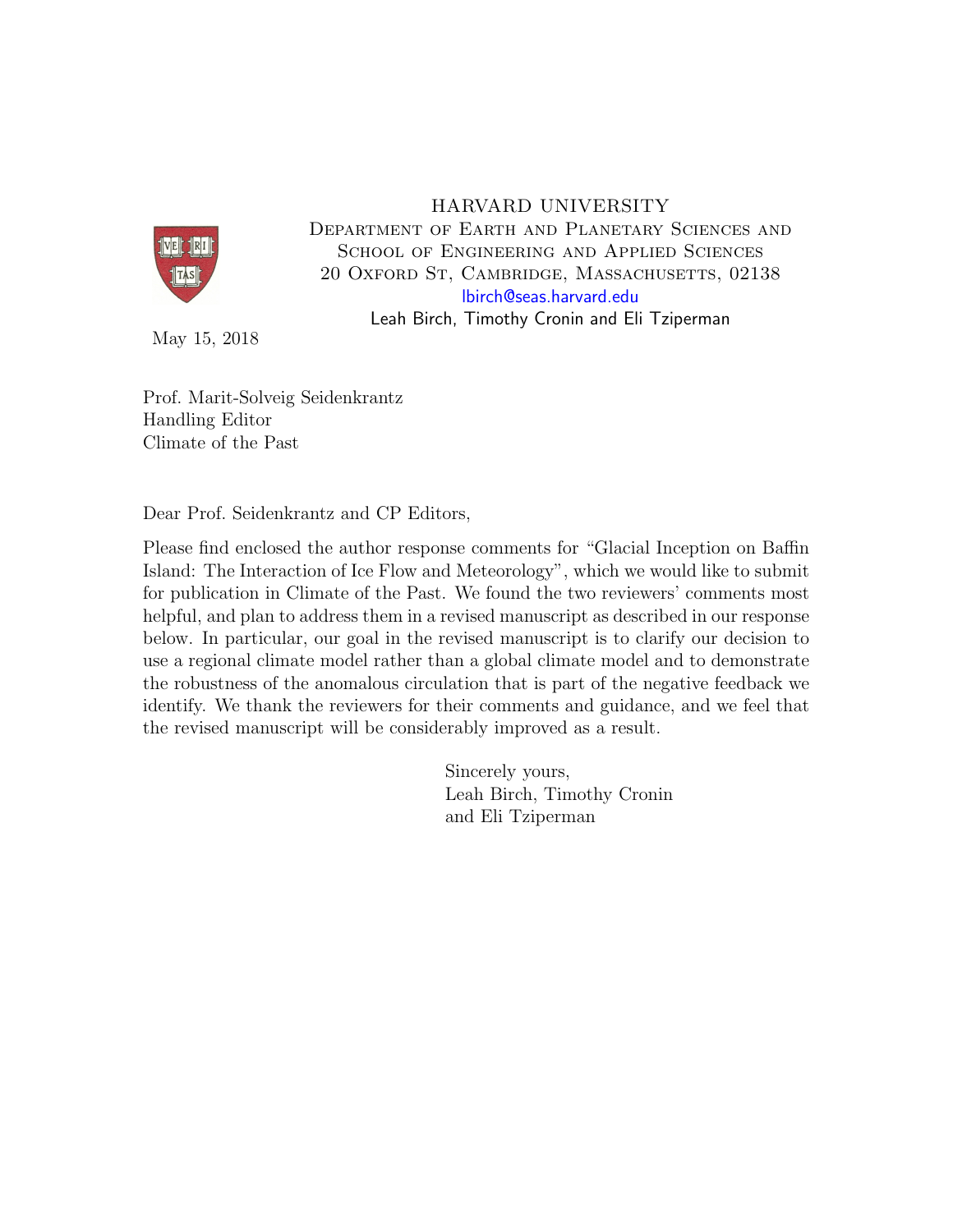## Reviewer 1

• This paper follows a long line of modeling studies on the last glacial inception  $\sim$ 115,000 years before present. Using climate models with the 115 ka Earth orbital configuration (or 116 ka in some studies), sometimes coupled with ice flow models, there is a longstanding problem of not being able to simulate rapid ice-cap grown over Baffin Island and subsequent ice expansion over that region during the ensuing several thousand years, as indicated by the bulk of geologic evidence. These new results continue in the same vein, and find very little ice growth compared to the consensus "observed" view.

Notable features in this study are the use of a high-resolution regional climate model over Baffin Island (WRF, 20 km), asynchronous coupling with a dynamic ice cap model, elevation binning of surface mass balance, and negative feedback with anticyclonic flow warming air at the ice margins. The introduction contains a helpful and reasonably thorough review of the long line of previous modelling work, and an outline of the observational basis. The paper is well organized and clear throughout. However, I have several major concerns with the methodology, listed below

Thank you for taking the time to read and for the thorough and constructive comments. In our revised manuscript, we will address your concerns and clarify the motivation for our model formulation and experiment design, in particular regarding the choices involved in the use of a regional climate model.

• Specific comments: (1) The RCM is forced at the lateral boundaries by ECMWFreanalyzed meteorology for a modern year (1985-1986). External forcings related to 115 ka, i.e., Earth orbit and CO2 level, are only applied in the RCM. The RCMs 100-km outer domain, shown in Figs. 8-11, covers much of North America and Greenland and nearby oceans, but not the entire Arctic or northern Eurasia. Consequently it is missing some of the large-scale forcing on hemispheric and semi-hemispheric scales at 115 ka, including variations in low-order planetary waves, due to the GCM boundary influence.

True, in an attempt to isolate the role of local processes over North America, we are neglecting circulation changes. This is consistent with [Otieno et al.](#page-11-0) [\(2012\)](#page-11-0) who used a coupled ocean atmosphere GCM, found a similar amount of cooling over Baffin Island during the summer (around 4C), and noted a lack of change in the Rossby waves. [Wells](#page-11-1) [\(1983\)](#page-11-1) also looked at Rossby waves during LGM compared to present day, and they found wave numbers of 4-5 are typical today, while at the height of the Laurentide a wave number is 3. This is not to say that there would definitely be no changes in planetary waves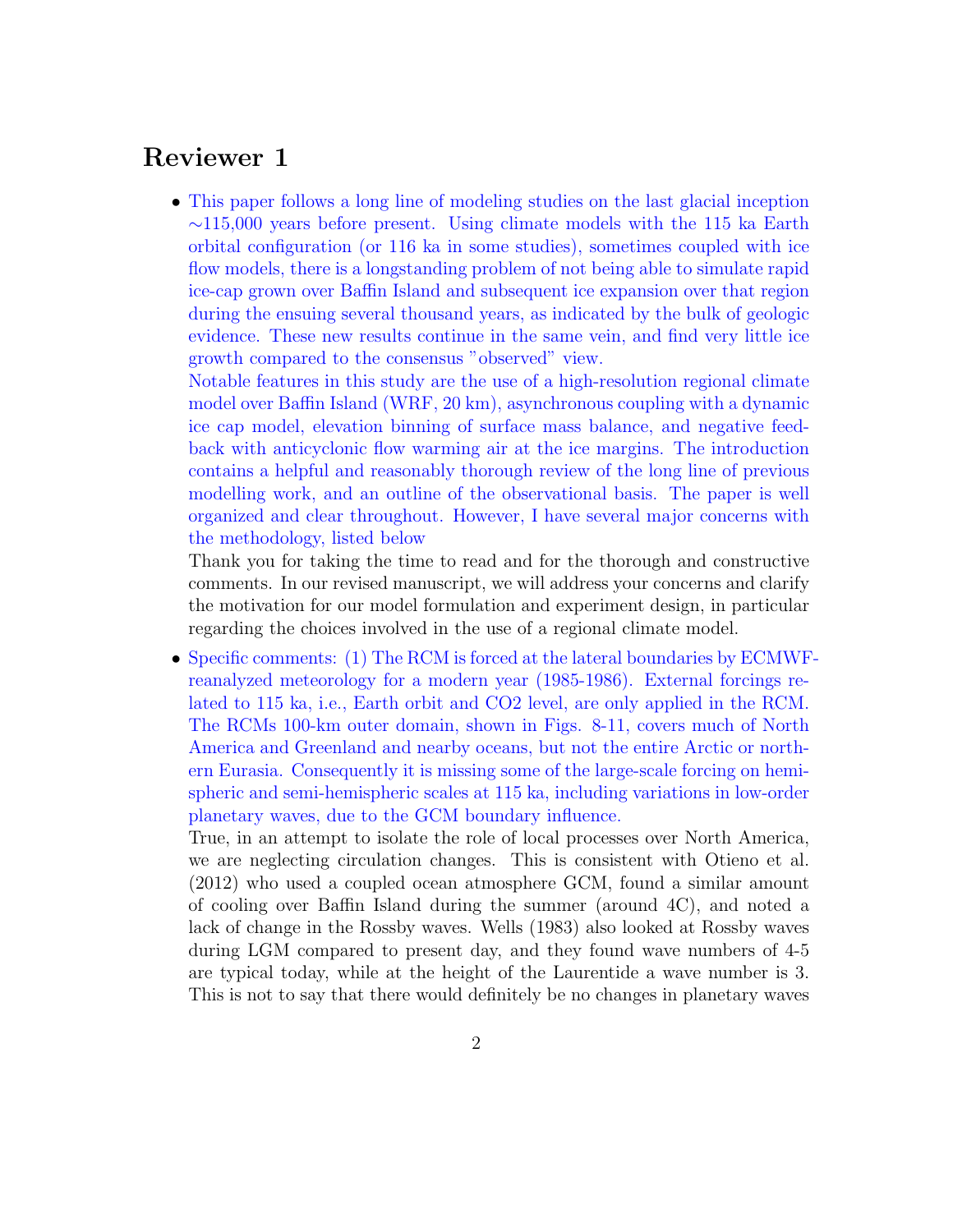at the beginning, but often in GCM simulations, only large ice sheets cause substantial deviations in the planetary waves. For instance, a large European ice sheet can cause cooling over the Laurentide [\(Beghin et al.,](#page-10-0) [2014\)](#page-10-0), but a large European Ice Sheet during inception may not be realistic [\(Bonelli et al.,](#page-10-1) [2009;](#page-10-1) [Ganopolski et al.,](#page-10-2) [2010\)](#page-10-2).

Yet, we agree that one expects changes to planetary waves due to the presence of ice sheets and topography changes. We hope to emphasize in our revised manuscript that, first, there is some debate regarding such changes, and second and more importantly, that our study neglects some feedbacks such as changes to the larger-scale circulation in order to focus on the role of those feedbacks that are included. We will clarify that our negative results may be due to these missing feedbacks, and that our study could therefore be complemented in the future by one in which the boundary conditions are modified accordingly, to test for feedbacks neglected here.

To emphasize our focus on local feedbacks, we will rename our manuscript to "Role of Local Feedbacks in the Glacial Inception on Baffin Island: The Interaction of Ice Flow and Meteorology".

• More importantly, ocean surface temperatures and sea ice are prescribed in the RCM from the GCM (I think), and so remain at their modern state; in reality they would be strongly affected by the 115 ka orbital perturbations and influence Baffin Island climate.

This is an important comment, in the spirit of the previous one, and our response will be again divided into two parts. First, we will point out again in this context that our objective is to isolate local feedbacks and therefore we neglect some others. Second, we will explain that there is still debate on how much and how fast SSTs and sea ice would change during glacial inception. With present day fluxes on the boundaries we decided to keep SSTs at modern values for consistency, and investigate the "warm" interglacial temperature ocean scenario, which does have support in observations [\(Ruddiman et al.,](#page-11-2) [1980\)](#page-11-2). [Cortijo et al.](#page-10-3) [\(1994\)](#page-10-3) noted that the northern Atlantic remained close to modern day temperatures through 115 kya until glacial stage 5d around 110 kya. [Vimeux et al.](#page-11-3) [\(1999\)](#page-11-3) argued that observations support a warm ocean, similar to an interglacial, during inception, though their focus is on the souther hemisphere. [Stokes](#page-11-4) [\(1955\)](#page-11-4) and [Gildor and Tziperman](#page-10-4) [\(2000,](#page-10-4) [2001\)](#page-10-5) also argued that the oceans change slower than the atmosphere, so the oceans may need to remain warmer and ice free at the beginning of inception.

We will supplement our discussion of this issue using additional references, including studies that show that colder oceans may amplify the inception process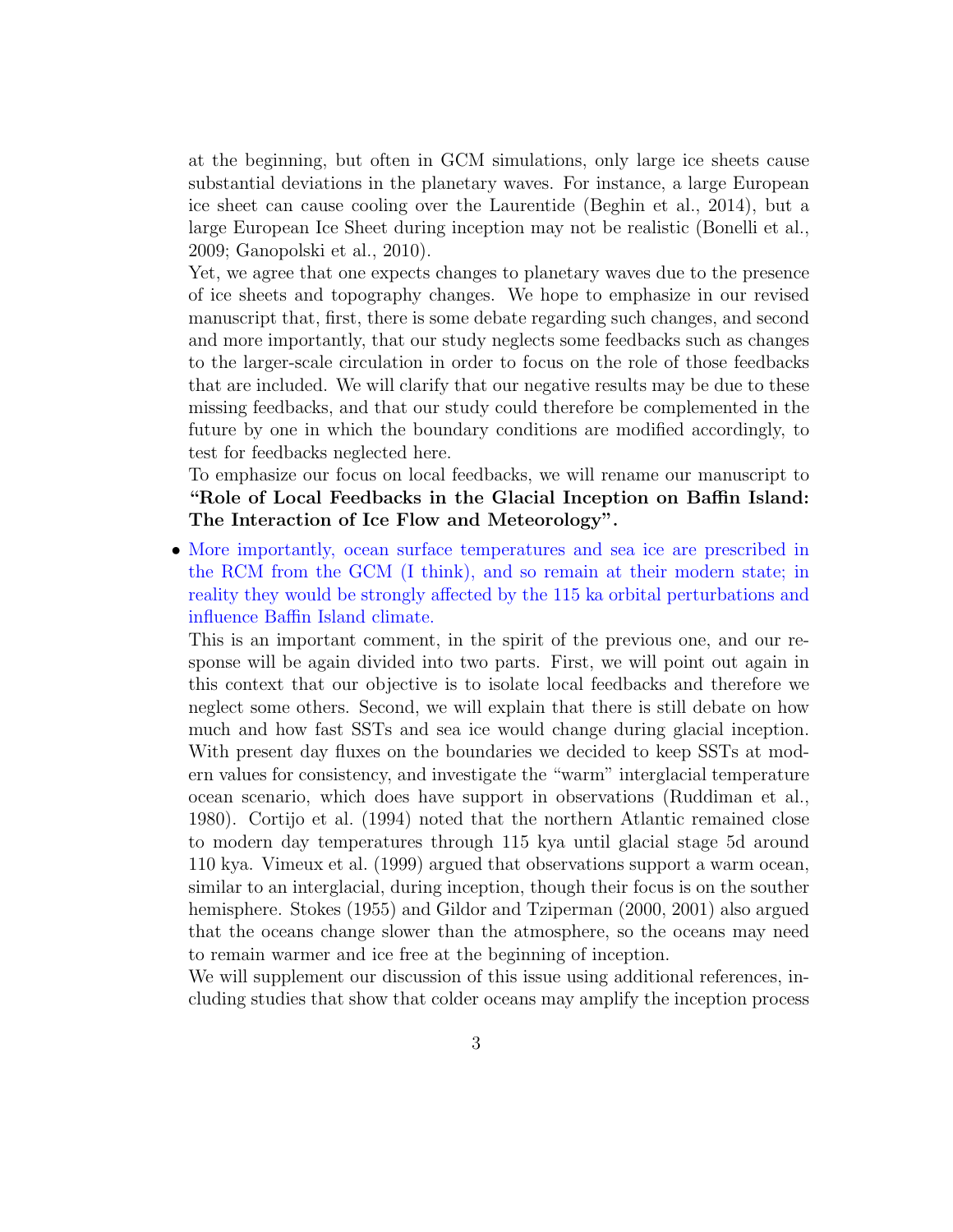[\(Khodri et al.,](#page-11-5) [2001\)](#page-11-5), as discussed in the more modern analogue of the Little Ice Age by [Lehner et al.](#page-11-6) [\(2013\)](#page-11-6). On the other hand, [Otieno et al.](#page-11-0) [\(2012\)](#page-11-0) found few changes in temperature in the Atlantic, and [Meissner and Gerdes](#page-11-7) [\(2002\)](#page-11-7) noted with their ocean model that North Atlantic remained warmer. [Jochum](#page-11-8) [et al.](#page-11-8) [\(2012\)](#page-11-8) also argued that with CCSM4 ocean feedbacks are not necessary for glacial inception, but also did not rule out the role of ocean cooling.

• Also, within North America, the RCM physics contains no snow-masking albedo feedback due to vegetation ecotone shifts. All of these hemispheric-to-continental scale processes and feedbacks have been identified in previous modeling studies (see Introduction) as potentially significant players in cooling over Baffin Island and ice-cap initiation at 115 ka, but are muted or absent in the RCM simulations here.

We agree that vegetation changes are a potentially important part of the glacial inception process. Related studies often refer to the treeline moving southward [\(Go˜ni et al.,](#page-10-6) [2005;](#page-10-6) [Calov et al.,](#page-10-7) [2005\)](#page-10-7), which occurs later in the inception process. Baffin Island vegetation in this model is notably missing large trees (Fréchette et al., [2006\)](#page-10-8), thus vegetation feedbacks may be less important on Baffin Island at the very beginning of the inception process. In any case, we will clarify this issue of vegetation vs. treeline and the relevant literature in our revised manuscript.

• To remedy this, I suggest that a GCM should be used, not modern reanalysis, with the GCM physics including ocean dynamics and sea ice, and with the GCM orbit changed to 115 ka. Preferably both the GCM and RCM would have vegetation feedbacks. Some of this is discussed on pg. 19, but should be implemented in my opinion.

We agree that using boundary conditions from a glacial simulation of a GCM is a great next step to capture additional feedbacks, like planetary waves and the down wind effect of the Eurasian Ice sheet changes on topography. Additional feedbacks could be discovered with such simulations. Yet we do feel that there is significant value in exploring the role of local feedbacks, especially once we clarify our objectives in a revised manuscript, and emphasize our goal by renaming the manuscript as described above.

• (2) The paper presents results from a "WRF control simulation", described on pg. 5, line 27 and shown in subsequent figure panels. It is not entirely clear from the text, but I think this is really the first step in the asynchronous sequence, and uses 115 ka orbit and reduced CO2 (pg. 6, line 3). So all the differences from the second iteration in Figs. 4b, 5b, et seq. are due just to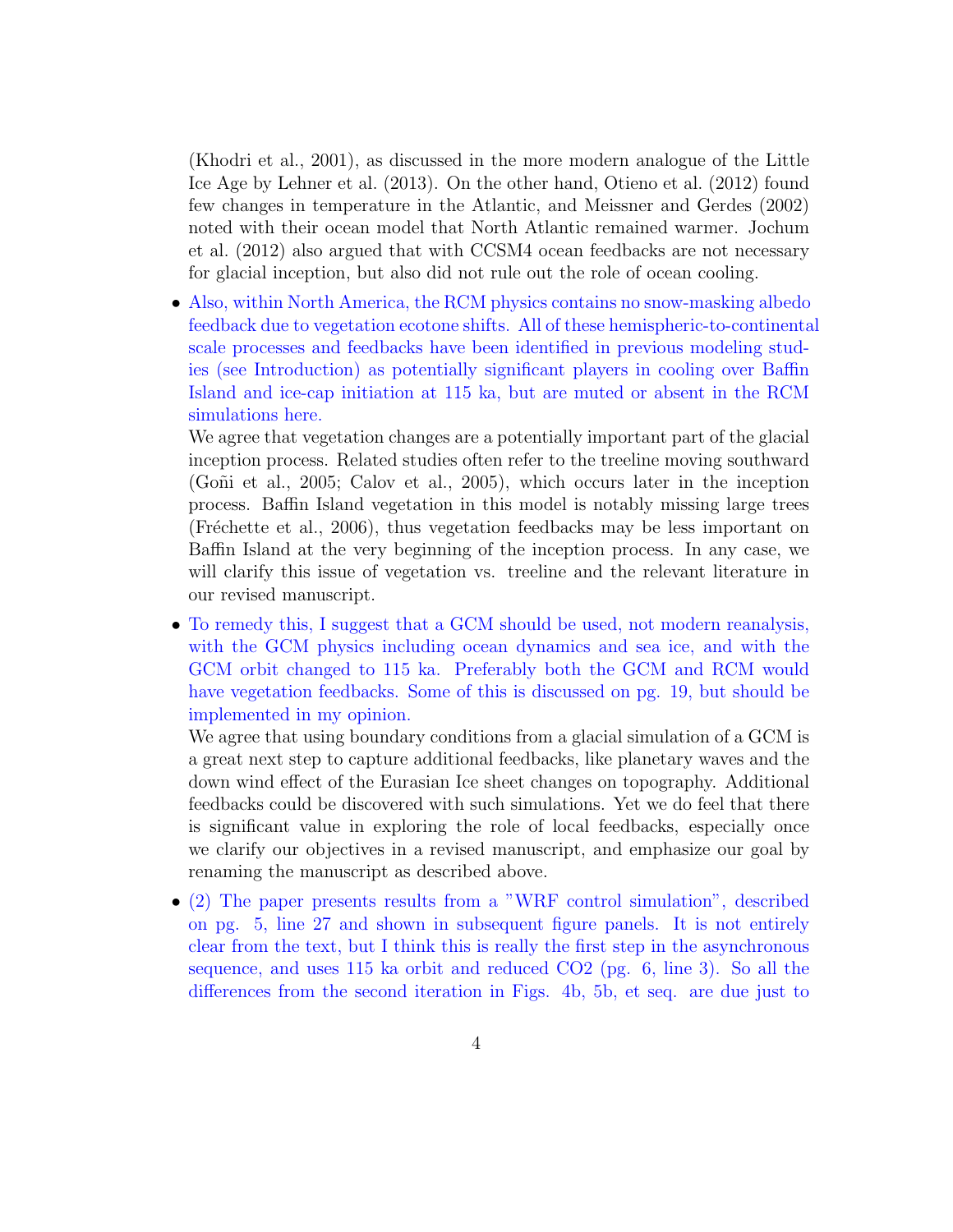the initial ice cap growth in the first ice model integration. This "control" simulation is not a true modern simulation, with all-modern forcing (orbit and CO2). Such a run is described on pg. 5, lines 17-20, but not used again in the paper. I suggest adding figures showing a basic sensitivity test, comparing that run (a true "modern control" with modern orbit and CO2) with the first WRF iteration run (the "WRF control" here, with 115 ka orbit, reduced CO2, still modern ice cap). And each driven by separate GCM simulations of modern and 115 ka climates, respectively, as suggested in point  $# 1$  above. First, the modern RCM run should be checked to agree roughly with modern observed summer air temperatures, precipitation and surface mass balance (SMB) especially over Baffin Island (as it does according to pg. 5, lines 17-20). Then an important figure should show differences in RCM summer air temperatures between the two runs, both for the whole outer domain (cf. Fig. 9b) and the inner domain (cf. Fig. 4b). The latter would immediately assess the viability of the whole scenario - i.e., qualitatively speaking, in order to produce major ice cap expansion, there needs to be at least a few degrees C of summertime cooling over the Baffin Island region, hopefully accompanied by some increase in annual snowfall. This basic cooling from truly modern conditions can then be contrasted later in the paper with the negative feedback presented here, where initial ice growth produces anticyclonic flow that warms the air around the ice margins.

Thank you for this comment. We realize now that our terminology may have been confusing and we will attempt to emphasize that our first 115kya simulation is Iteration 1.

As for an actual modern control simulation, we will make sure in our revision to refer the readers to our previous paper [\(Birch et al.,](#page-10-9) [2017\)](#page-10-9), which illustrates the differences in 115 kya and present day insolation. The resolution was higher, at 4km, but we found that using 20 km resolution did not significantly alter those results. The highest peaks of the Penny Ice Cap was colder with 4km, but at the high altitudes this does not differ the mass balance, as melting is already not occurring there. To address this comment, we will also include in the revised manuscript a plot of the temperature differences between model results using the present day insolation and 115 kya insolation in both the 100km outer domain and 20 km inner domains.

• (3) The use of just one modern year of ECMWF reanalysis does not adequately capture the mean (or interannual variability) of climate forcing. The choice of 1985-1986 as an extremely cold and wet year over Baffin Island bears an unknown relationship to the mean SMB forcing on century to millennial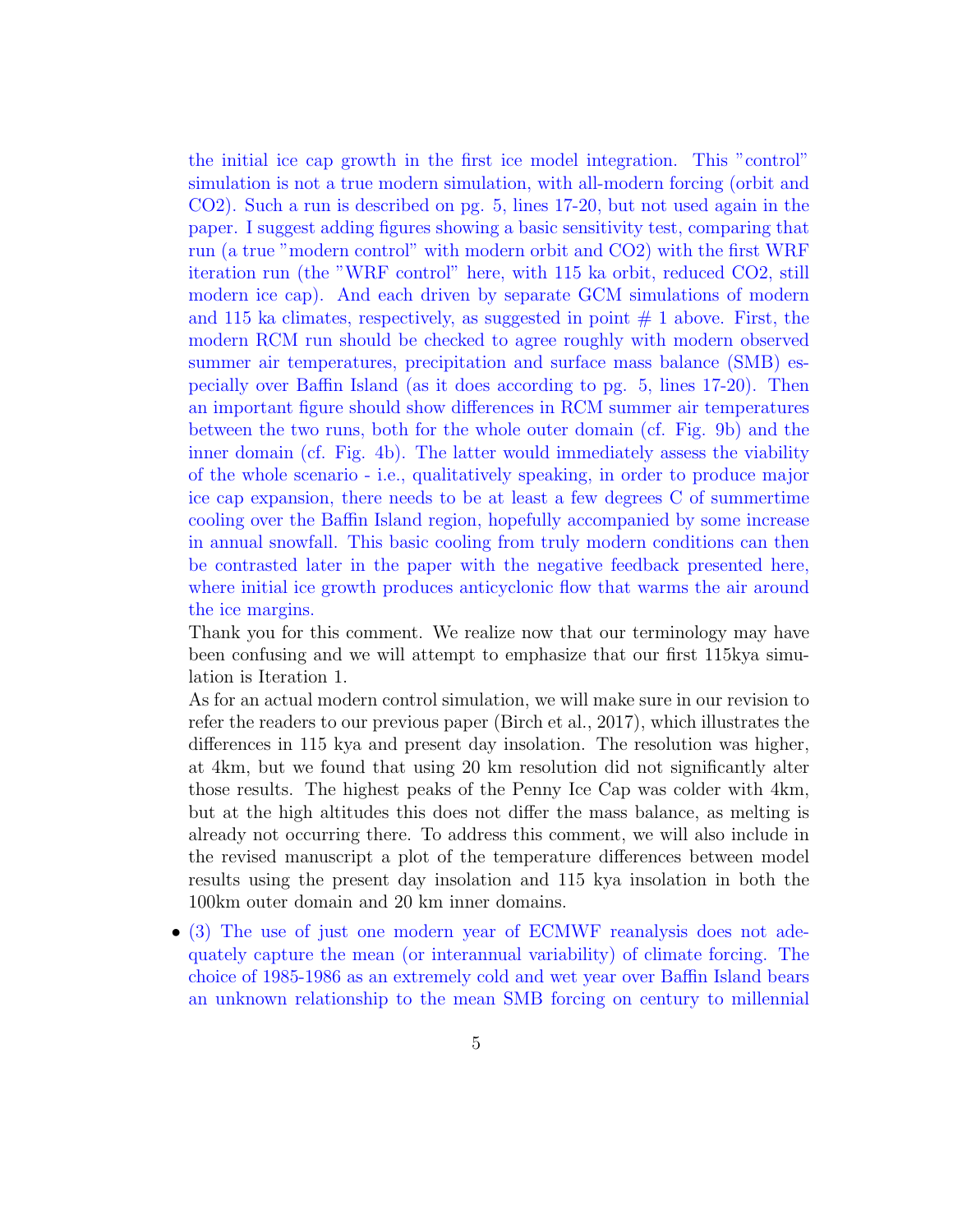timescales that mainly determines ice growth. At a minimum, a GCM should be run for one (or two) decades, and the RCM run also through all those years, to give some idea of the mean SMB over Baffin Island. Choosing just one GCM year (or reanalysis, as here) can seriously skew the centuries-scale ice growth, due to the interannual variations of that single year.

It is true, of course, that a longer averaging of the forcing, as obtained from a climate model, would have advantages. However, given the persistent difficulties in simulating glacial inception using such GCMs, our goal here was to minimize the introduction of biases from global climate simulations, and stick to observations (reanalysis) and to local feedbacks as closely as possible. That has a price, as clearly pointed out by the reviewer, but we feel our approach is at least self-consistent and transparent. We hope to further clarify and elaborate on the motivation for this experiment design in our revision.

• (4) The resolution of the ice model (20 km, same as RCM), combined with the elevation binning of the SMB calculations, may not be sufficient to capture the true overall mass balance and dynamic advance of the ice cap margins. The paper appropriately references van den Berg et al. (2006), who dramatically show that the ice grid needs to be fine enough to resolve the steeply sloping ice-cap surface in the ablation zone, over which SMB varies rapidly due mainly to the atmospheric lapse rate, from ∼zero at the equilibrium line to strongly negative at the ice edge. If the grid only has a few boxes within this zone, and there are large changes in surface ice elevation between neighboring boxes, then subtle changes in climate and the area-integrated SMB may not be captured accurately if at all. The degradation of results depends also on the amplitude of climate forcing, and the method of downscaling SMB to the ice model grid, and has probably occurred to varying degrees in previous inception studies. van den Berg et al.'s test cases are ∼1000-km ice-sheet profiles, for which grid sizes of 5 km or less are needed for roughly accurate results (their Fig. 3). Here, the Baffin Island ice caps are much smaller, and the model's 20-km grid has only a few boxes within their narrow marginal ablation zones (see Fig. 1a, along SW-NE steepest-descent flow lines), which is probably not capturing true ice-cap advance. Judging from van den Berg et al.'s results, a much finer grid for the ice model should be used to ascertain the true behavior, on the order of a few to 1 km, at least until the initial ice caps grow much larger.

We agree that a higher resolution of the ice model would be optimal and did run the ice model at a 4 km resolution as well (Birch, PhD thesis, 2017). We found the same results, as seen in Figure 1 below. In our revision, we will include a figure of these results and further discuss the issue.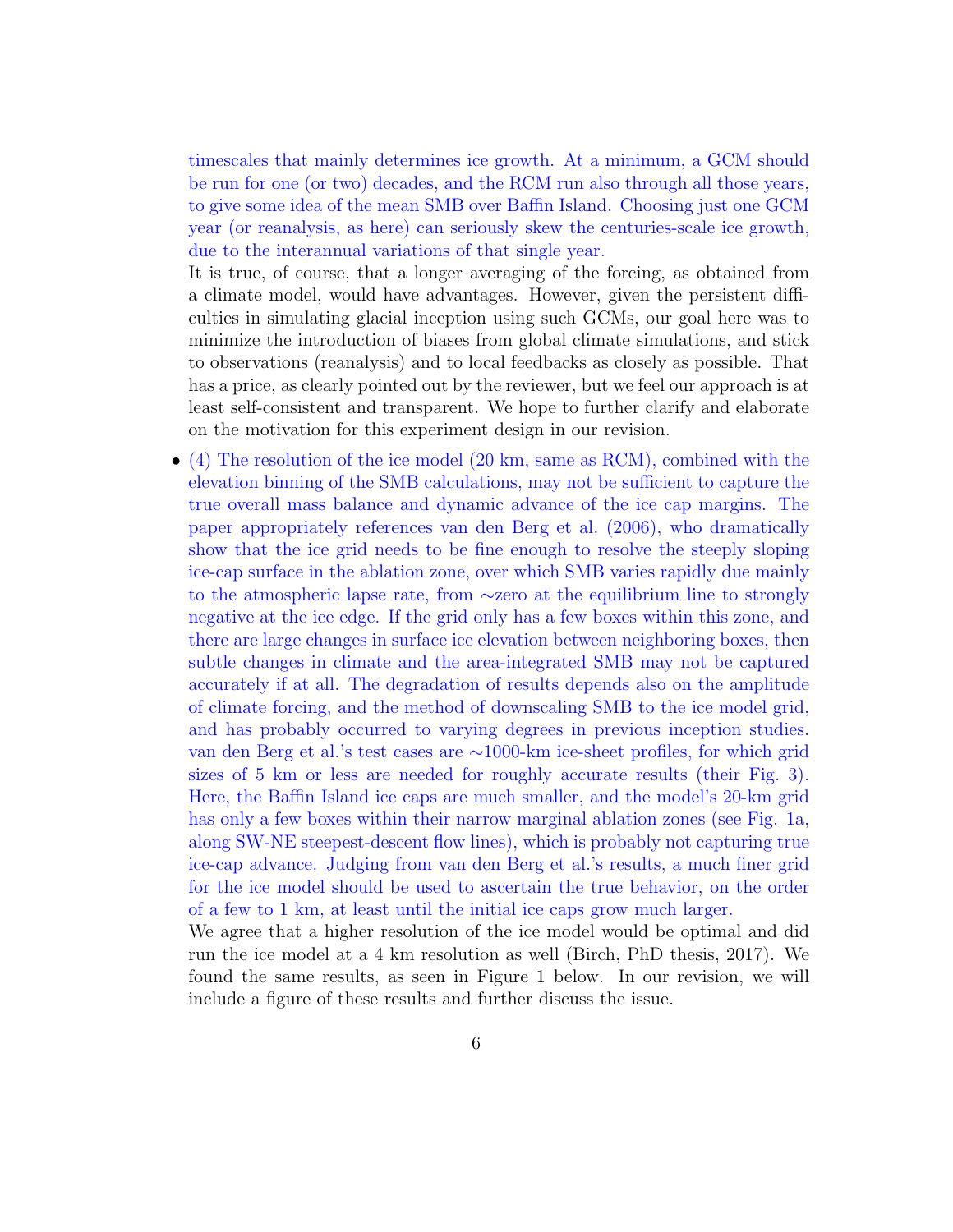

Figure 1: Ice extent after 2nd Iteration for 20km and 4m Resolutions, using the mass balance from 20km WRF Simulation

• (5) Also, the elevation binning procedure may be contributing to the problem. Although not completely clear, I think the elevation binning (Fig. 1c) is done after each WRF integration, and the "bin line" (as in Fig. 3) is used to specify mass balance as a function of elevation for all points through the next ice model integration. However, the scatter in Fig. 1c shows that SMB is strongly influenced by factors other than elevation. In particular, SMB values around the edges of the ice cap, which are important in allowing or preventing ice advance, may be quite inaccurately represented by the procedure. An alternative method would be to save mean monthly air temperatures and precipitation from the previous RCM integration, and downscale them to the surface elevation of all ice model grid points (by lateral interpolation, and vertical lapse-rate correction), and perform a calculation for annual SMB at each ice grid point, still including refreezing in a simplified way. This could also be used for "hypothetical" ice locations with negative SMB adjacent to the current edge, which are not available directly from WRF (pg. 6, line 5), into which ice can potentially expand.

Our binning procedure and the resulting SMB forcing recipe, while simple, are consistent with the way most ice sheet models are forced. More importantly, the results of this procedure, showing that ice elevation causes a negative warming feedback, should be robust regardless of how the ice elevation was calculated, as it is a result of the atmospheric model itself. We will further discuss and clarify these issues in our revision. We will also mention the related result that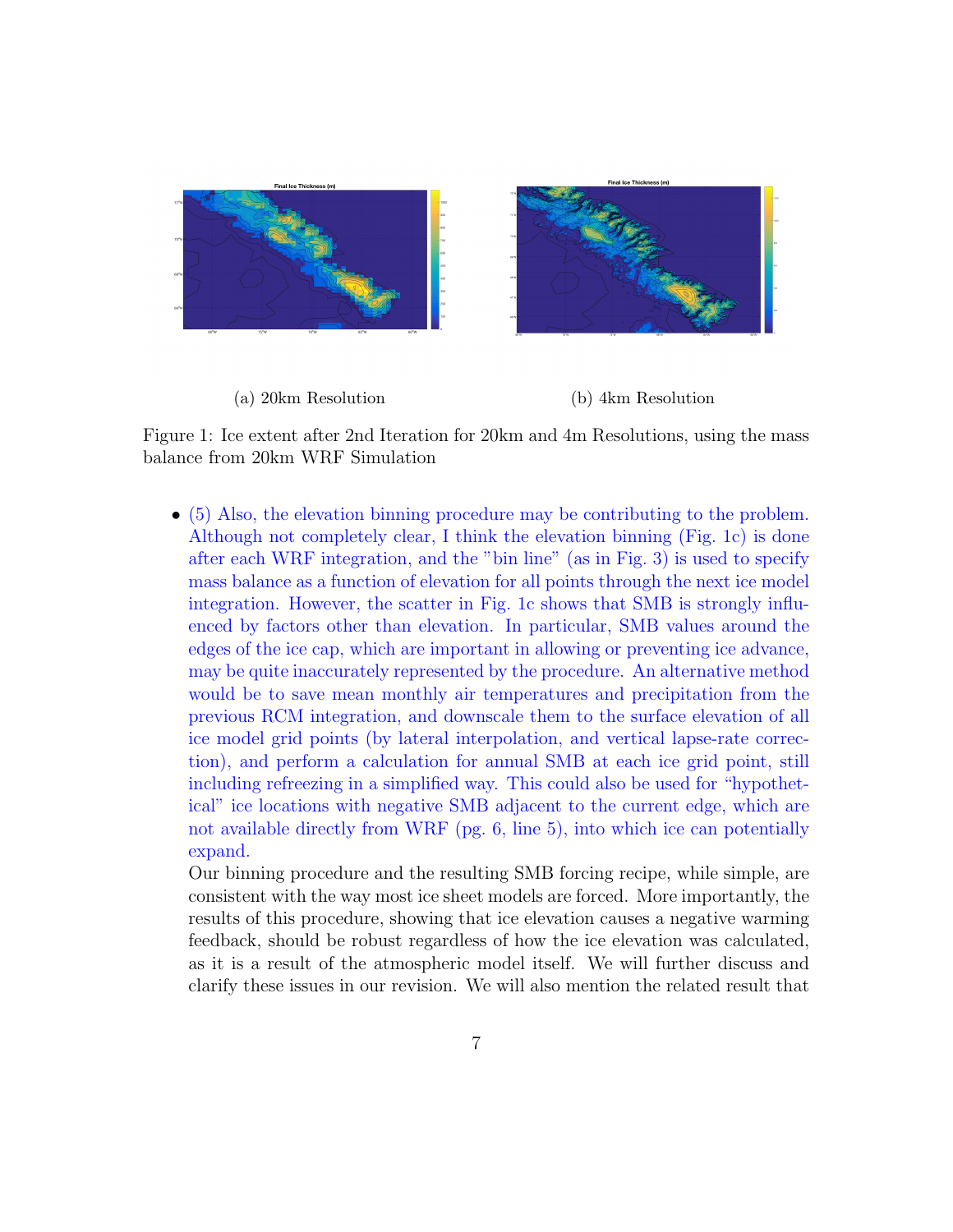finer bin sizes did not increase the expansion of ice.

• Technical comments:

pg. 4, line 23: Perhaps basal topography (B) should be listed as an input to the ice model, not surface elevation  $(H^*)$  or ice thickness  $(H)$  which are outputs. Unless H is meant as an initial condition(?).

H is the present day ice thickness the Ice Bridge Project, while the surface elevation  $(H^*)$  is specified as in put in WRF. The basal topography is thus  $B = H^* - H$ . All are needed as inputs or initial conditions in the ice model and we will make this clearer in the revised Methods Section.

• pg. 22, line 16: For the calculation of  $T(z)$  in Appendix A, it is probably adequate to assume a linear conductive  $T(z)$  profile from bed to surface, as done here. But it could be augmented using the analytic "Robin" solution that accounts for vertical ice advection given the local SMB (e.g. Cuffey and Patterson, 2010, pg. 217-218, referenced here). Once the basal ice temperatures are calculated, a check can be made that they are below freezing, and so are consistent with the assumption of zero sliding velocities in the ice model (pg. 4, line 8).

Thank you for this idea. We believe the Robin solution involves the figure on page 411 and the associated equations. We can discuss this additional check in our revised manuscript appendix, but the temperature at the base calculated from this set of equations is still below freezing at  $-7^{\circ}$ C.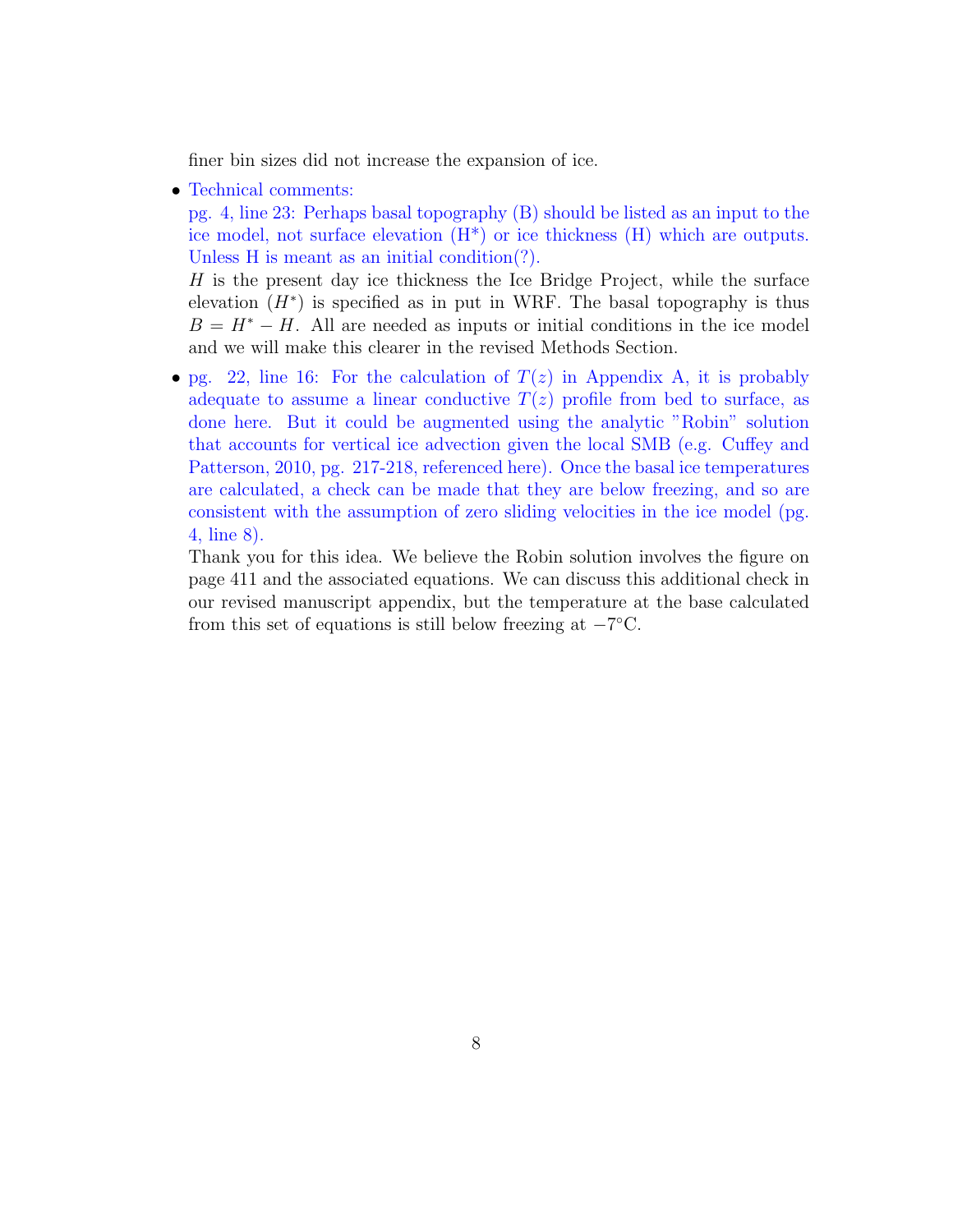## Reviewer 2

• This is an interesting paper concerning initiation of glaciation on Baffin Island by combining a regional atmospheric simulation with a straightforward ice flow model using a slightly modified contemporary year favorable to inception. The need for high spatial resolution is emphasized.

Thank you for the most helpful comments; we plan to follow up on your suggestion and make our argument for the anomalous anticyclonic-cyclonic circulation and the negative feedback stronger.

• My comments focus on the key aspect of this paper, namely the anticycloniccyclonic couplet that causes the warming that limits the ice growth. Is this real or an artifact of the WRF simulation? The reason I raise this question is that it is well known that regional models can develop anomalous circulations within their domains while matching conditions specified on the lateral boundary (e.g., Glisan et al., 2013: Effects of spectral nudging in WRF on Arctic temperature and precipitation simulations, J. Climate). Even if the couplet is not artificial a somewhat different orientation/intensity could lead to different advection conditions, decreasing or even eliminating the warm air advection.

Thank you for reminding us of this paper, which we will further discuss in our revised manuscript. We are not employing spectral (internal) nudging, and restrict nudging to the domain boundaries. The goal of spectral nudging is to prevent departures from the GCM used for boundary conditions, while for our objectives, such deviations are of interest and are therefore not constrained. When running a present day simulation, we find that the circulation here is similar to that found in ERA-Interim. The simulation with 115 kya insolation also has circulation similar in magnitude and direction. The differences come in once topography changes are introduced. This indicates that the anticycloniccyclonic response is likely not an artifact, and we will further explore and discuss this in the revised manuscript.

• So: 1. When you simulated the present-day climate was there any evidence of the above couplet compared to ERA-interim?

We did find that June was warmer by ∼1 degree in WRF than ERA-iterim for the present day simulation, but we do not believe it is a pattern inherent in WRF. The circulation in WRF and ERA-Interim are similar in direction and magnitude, and the 1st iteration simulation with 115 kya insolation does not cause the couplet to appear. Our simulations with and without ice-topography changes, robustly indicate that the anomaly appears only once the ice topography on Baffin Island changes. We will show the circulation patterns in present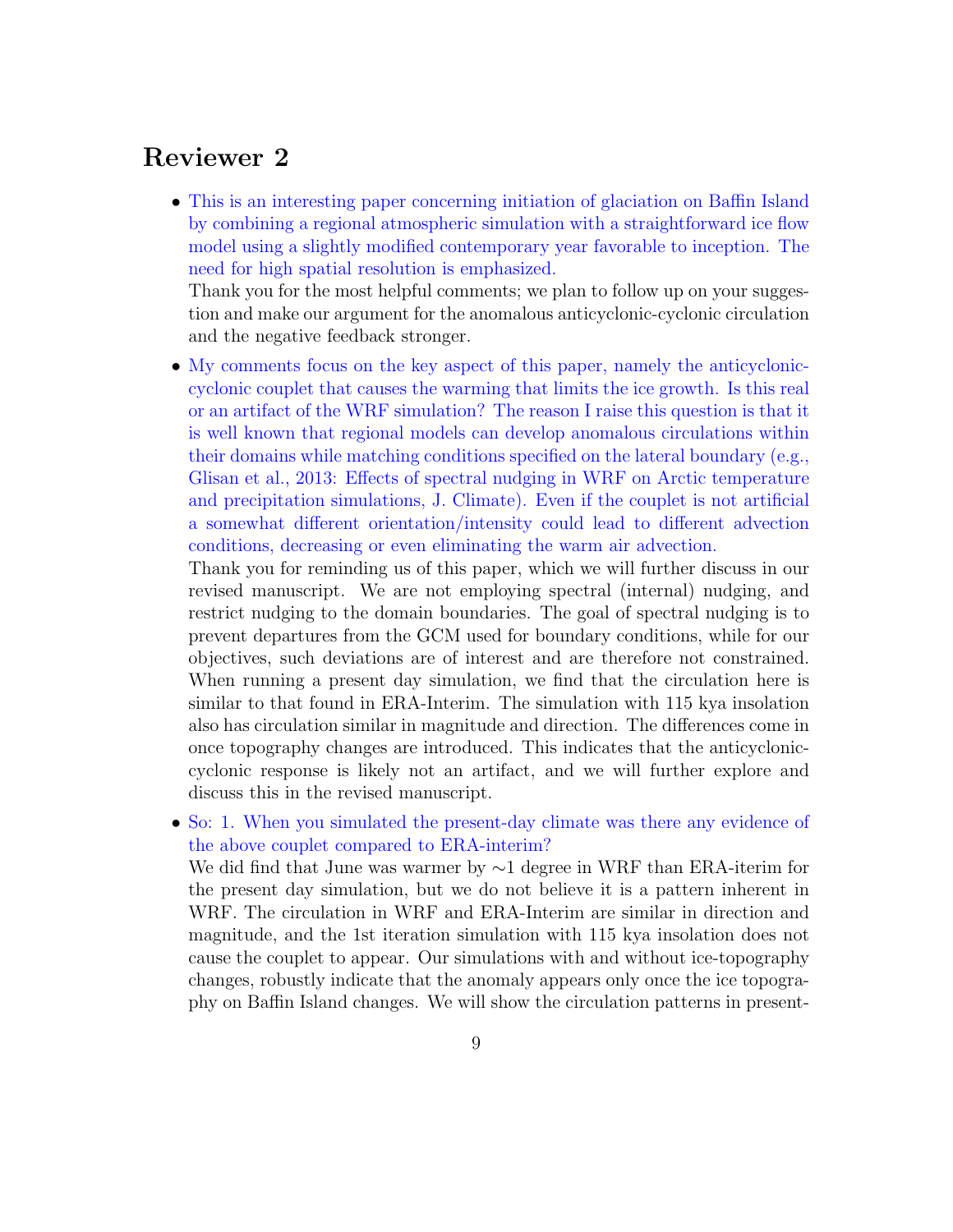day simulations in order to address this issue in our revised manuscript.

• 2. Rather than the differences in Figure 8, what do the full 500-hPa height fields look like for iterations 2 and 10? 3. Can you develop more compelling arguments for the reality of your circulation results?

The full 500 mbar height fields show the same flow pattern, and we will show these in a supplement added to our revised manuscript. We will also make the case more compellingly that these circulation anomalies do not show up unless the ice topography is changed. The anomalous response reveals that winds are not as strong from the north, which causes the warmer temperatures. We will also include further analysis of our simulations with topography or ice changes alone, particularly the geopotential height, instead of just the temperatures presented in our first submission.

• More generally, the lateral boundary conditions for your model could be very different than what you specified due to climate system feedbacks as a result of reduced summer insolation so nesting a regional simulation in a GCM simulation for inception time might be the best next step in your modeling.

We agree that one expects changes to horizontal boundary conditions in a glacial world, due to planetary wave response to the developing ice sheets and other factors. We will emphasize in our revised manuscript that, first, there is some debate regarding such changes, and second and more importantly, that our study neglects some feedbacks such as changes to the larger-scale circulation in order to focus on the role of those feedbacks that are included. We will clarify that our negative results may be due to these missing feedbacks.

To emphasize our focus on local feedbacks, we will rename our manuscript to "Role of Local Feedbacks in the Glacial Inception on Baffin Island: The Interaction of Ice Flow and Meteorology".

• Yet another rendition of the altered environment around 115k yr ago is Otieno et al. 2011: Atmospheric circulation anomalies due to 115k yr BP climate forcing are dominated by changes in the North Pacific Ocean. Clim. Dyn. Thank you for bringing the [Otieno et al.](#page-11-0) [\(2012\)](#page-11-0) paper to our attention. We have found it very useful, and we believe it emphasizes that circulation over the Atlantic may not have changed much by the time of inception. They found that the Pacific Ocean has the largest affect over the western part of North America, and causes substantial cooling there. The general circulation could be quite different, but the anti-cyclone is still there as noted by [Herrington and](#page-11-9) [Poulsen](#page-11-9) [\(2011\)](#page-11-9) and [Gregory et al.](#page-10-10) [\(2012\)](#page-10-10). [Otieno et al.](#page-11-0) [\(2012\)](#page-11-0) also noted the formation of an anti-cyclone over Baffin Island.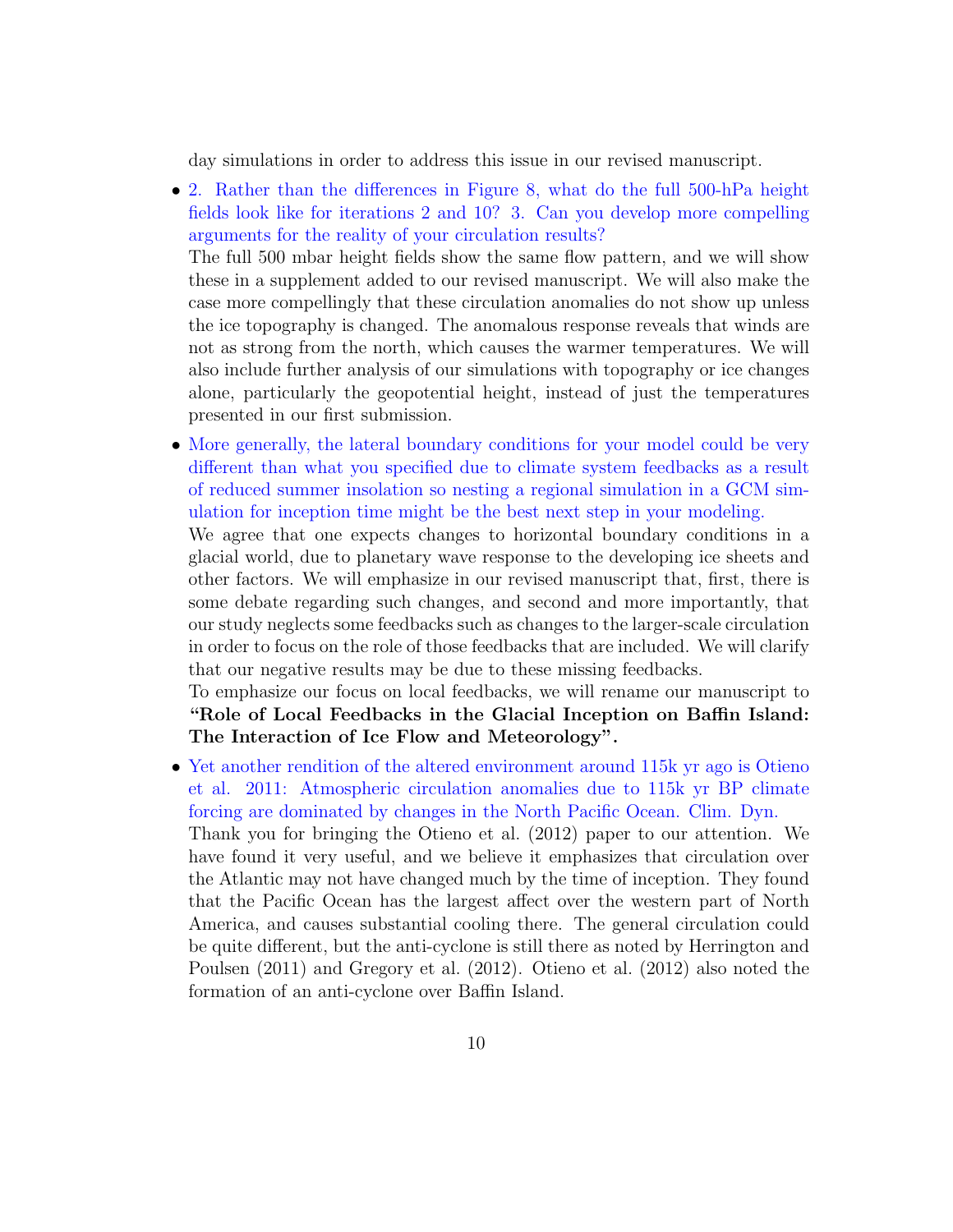## References

- <span id="page-10-0"></span>Beghin, P., Charbit, S., Dumas, C., Kageyama, M., Roche, D., and Ritz, C.: Interdependence of the growth of the Northern Hemisphere ice sheets during the last glaciation: the role of atmospheric circulation, Climate of the Past, 10, 345–358, 2014.
- <span id="page-10-9"></span>Birch, L., Cronin, T., and Tziperman, E.: Glacial Inception on Baffin Island: The Role of Insolation, Meteorology, and Topography, Journal of Climate, 30, 4047– 4064, 2017.
- <span id="page-10-1"></span>Bonelli, S., Charbit, S., Kageyama, M., Woillez, M.-N., Ramstein, G., Dumas, C., and Quiquet, A.: Investigating the evolution of major Northern Hemisphere ice sheets during the last glacial-interglacial cycle, Climate of the Past, 5, 329–345, 2009.
- <span id="page-10-7"></span>Calov, R., Ganopolski, A., Petoukhov, V., Claussen, M., Brovkin, V., and Kubatzki, C.: Transient simulation of the last glacial inception. Part II: sensitivity and feedback analysis, Climate Dynamics, 24, 563–576, 2005.
- <span id="page-10-3"></span>Cortijo, E., Duplessy, J., Labeyrie, L., Leclaire, H., Duprat, J., and Van Wearing, T.: Eemian cooling in the Norwegian Sea and North Atlantic ocean preceding continental ice-sheet growth, Nature, 372, 446, 1994.
- <span id="page-10-8"></span>Fréchette, B., Wolfe, A. P., Miller, G. H., Richard, P. J., and de Vernal, A.: Vegetation and climate of the last interglacial on Baffin Island, Arctic Canada, Palaeogeography, Palaeoclimatology, Palaeoecology, 236, 91–106, 2006.
- <span id="page-10-2"></span>Ganopolski, A., Calov, R., and Claussen, M.: Simulation of the last glacial cycle with a coupled climate ice-sheet model of intermediate complexity, Climate of the Past, 6, 229–244, 2010.
- <span id="page-10-4"></span>Gildor, H. and Tziperman, E.: Sea ice as the glacial cycles climate switch: Role of seasonal and orbital forcing, Paleoceanography, 15, 605–615, 2000.
- <span id="page-10-5"></span>Gildor, H. and Tziperman, E.: A sea ice climate switch mechanism for the 100-kyr glacial cycles, Journal of Geophysical Research: Oceans, 106, 9117–9133, 2001.
- <span id="page-10-6"></span>Goñi, M. S., Loutre, M., Crucifix, M., Peyron, O., Santos, L., Duprat, J., Malaizé, B., Turon, J.-L., and Peypouquet, J.-P.: Increasing vegetation and climate gradient in Western Europe over the Last Glacial Inception (122–110 ka): data-model comparison, Earth and Planetary Science Letters, 231, 111–130, 2005.
- <span id="page-10-10"></span>Gregory, J., Browne, O., Payne, A., Ridley, J., and Rutt, I.: Modelling large-scale ice-sheet-climate interactions following glacial inception, Climate of the Past, 8,